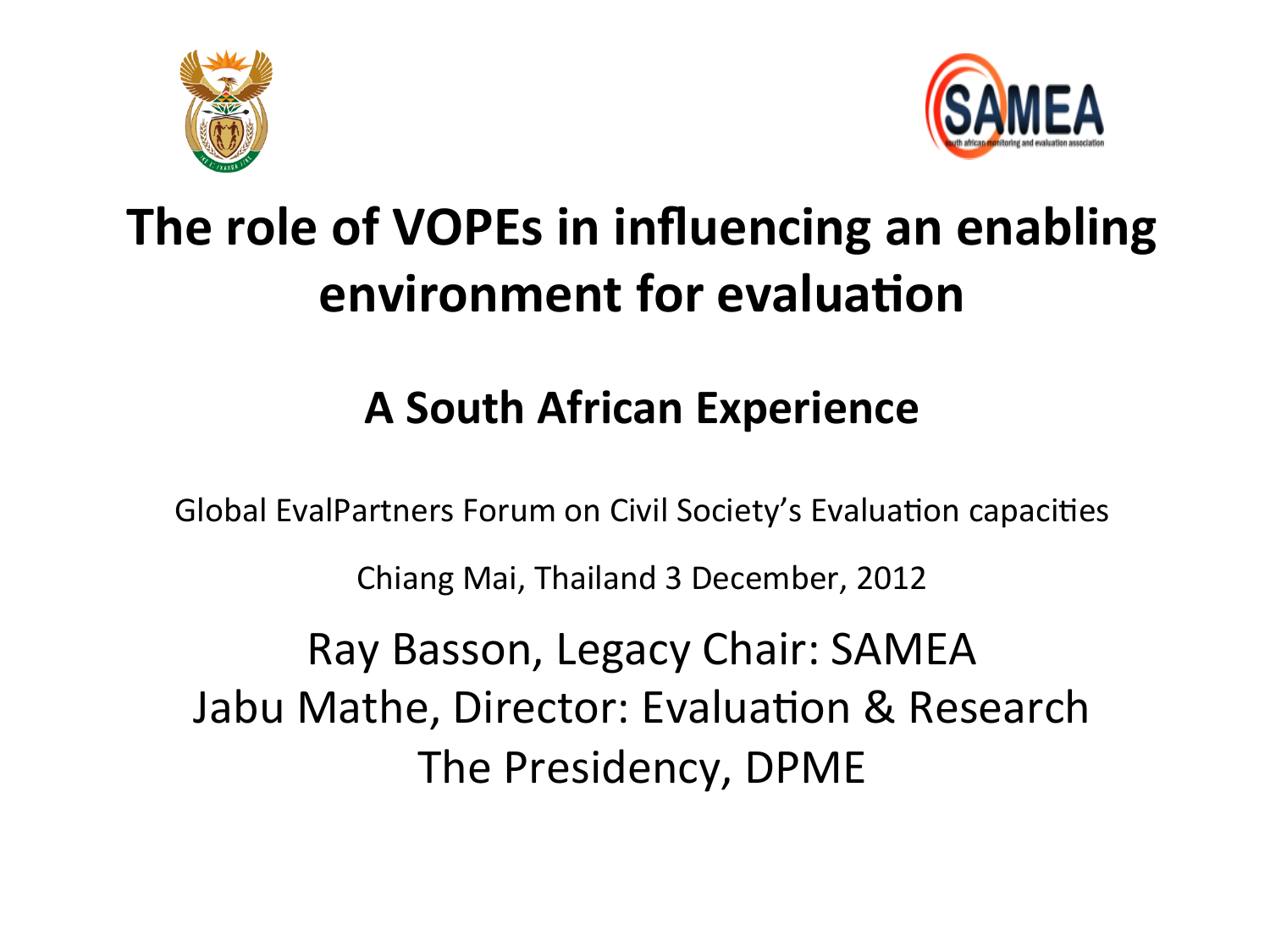## **VOLUNTARISM, CONSOLIDATION, COLLABORATION &!GROWTH!–!SAMEA!AS!VOPE!!**



#### **SAMEA - PHASES AND GROWTH**

- Incubation [1970-94], establishment [1995-2007], consolidation [2007-12]
- Founders [Bisgard, Ofir, Kelly] and protocols [Board; voluntary, expenses]
- 2010 DPME Creation in Presidency as champion for M&E (now approx 200 posts, US\$20 million budget)

### **STRATEGY!AND!IMPLEMENATION**

### **Strengthening an Enabling Environment for evaluation (SAMEA)**

- Through its strategic goals: advocacy for M&E nationally; provide a platform for M&E debate; promote professional standards; capacity building!
- SAMEA is one of several initiatives strengthening an enabling environment:
- Universities: Clear [Wits], Crest [Stellenbosch], university M&E courses leading to post graduate degrees
- Independents/consultancies: supply scarce evaluation skills Other players: foundations, AG, Treasury, PALAMA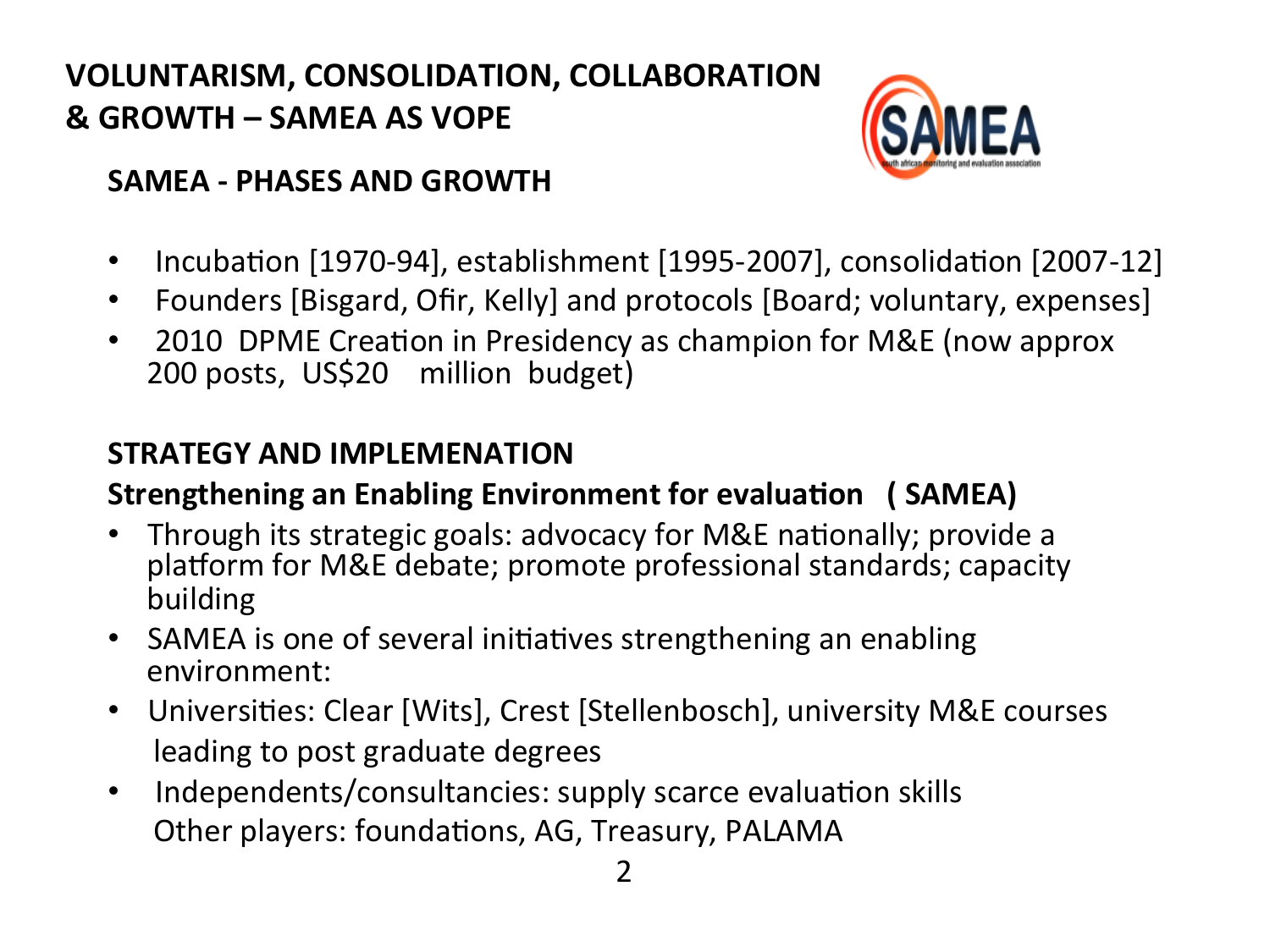# **Key Enabling Factors for Evaluation (DPME)**





The Presidency: Department of Performance Monitoring and Evaluation 3!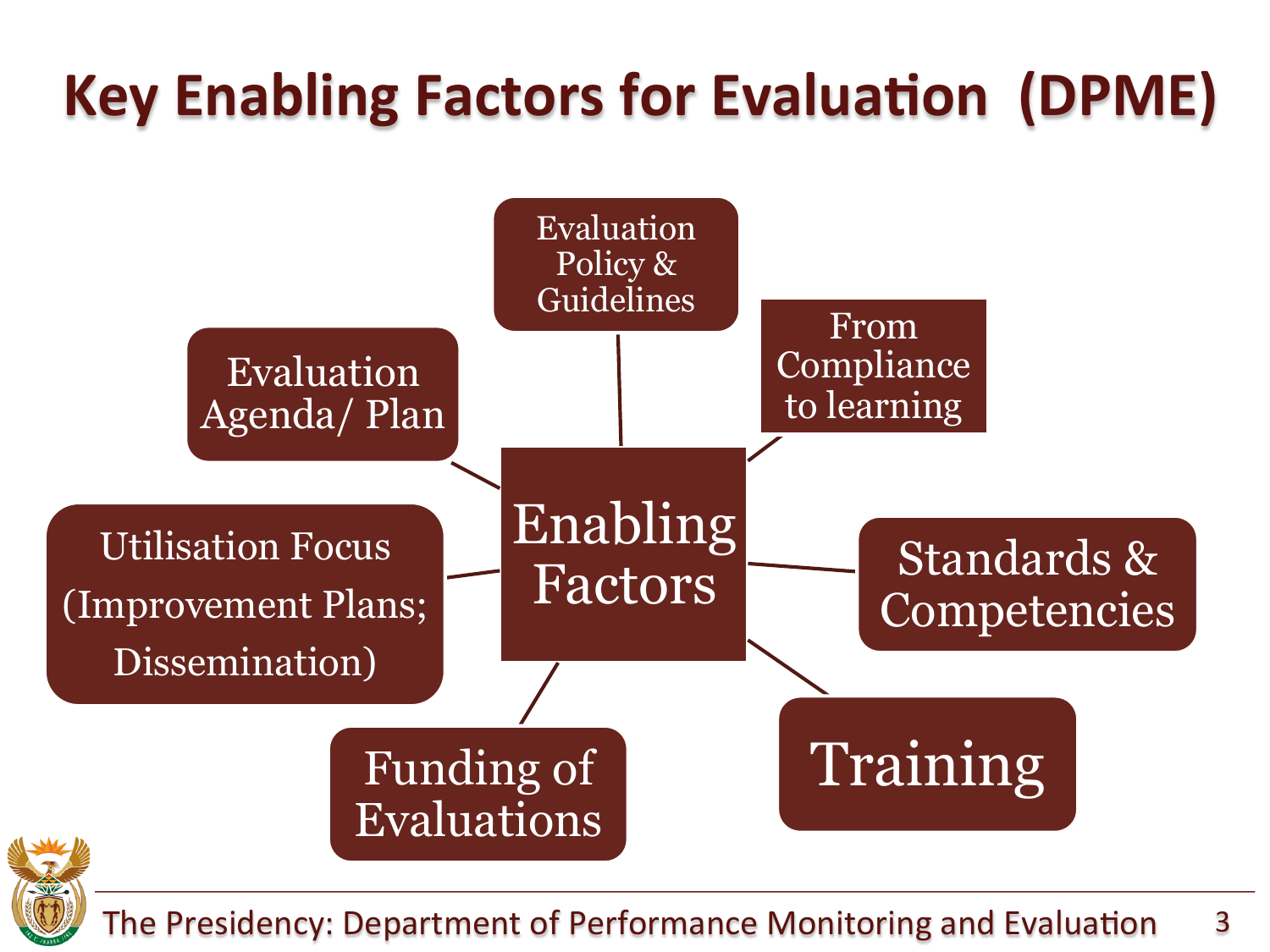# Key enabling factors (DPME)

- National Evaluation Policy Framework aims at institutionalising evaluation **system** across Government, to ensure **common language** and **conceptual base** for evaluation; improve **quality** of evaluations and ultimately, **utilisation** of evaluation finding to improve performance.
- **National Plan** identifies minimum **evaluations based on National Priorities** to be undertaken. 2012/13 plan approved with **8 evaluations** & 2013/14 approved with **15 priority evaluations**
- $\boxed{\mathbb{X}}$  Draft standards for evaluations developed, and competences for programme staff commissioning evaluations, government M&E staff managing evaluations, and evaluators.
- **I'll Iraining course for government staff** managing evaluations have been developed (using these competencies) and piloted 17-21 September 2012
- $\mathbb{F}$  **Guidelines** : 4 evaluation guidelines approved. Plan in place for developing guidelines on 6 types of evaluations
- $\mathbb{F}$  The methodology for Improvement Plans piloted.
- **Evaluation and Research Unit, established at the DPME** currently consists of 7



members. It is responsible for setting up the evaluation system, providing technical support to departments on evaluations and oversees the evaluation system.

The Presidency: Department of Performance Monitoring and Evaluation 4!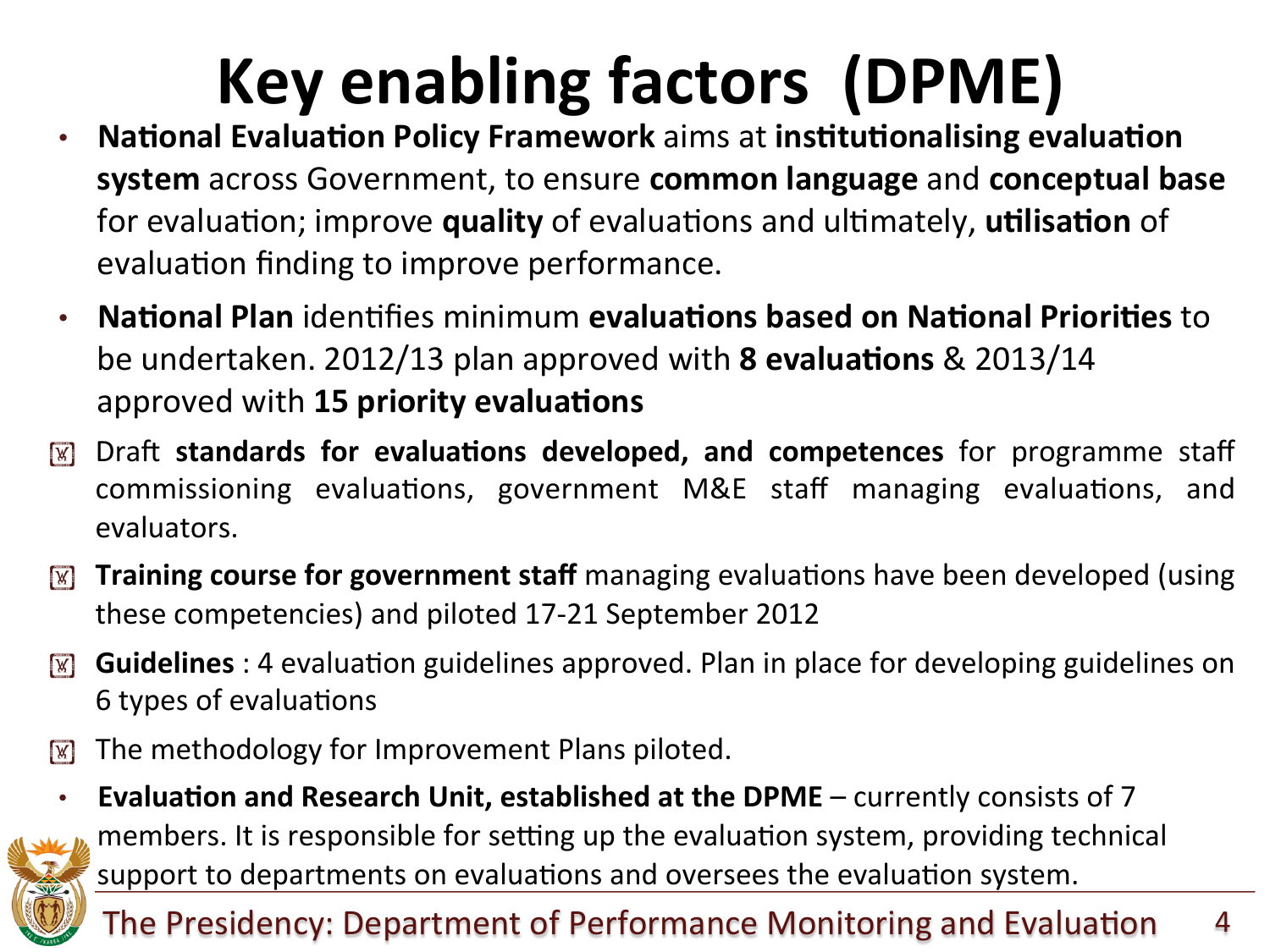# Key Enabling Factors (SAMEA)

- Willingness to debate, support new thinking, and decide [eg: key] notes, fee collection, Conference theme]
- Protect balance sheet: 2 principles:

[i] match disbursements with income,

[ii] annually, the old Board present new Board with strengthened financial position

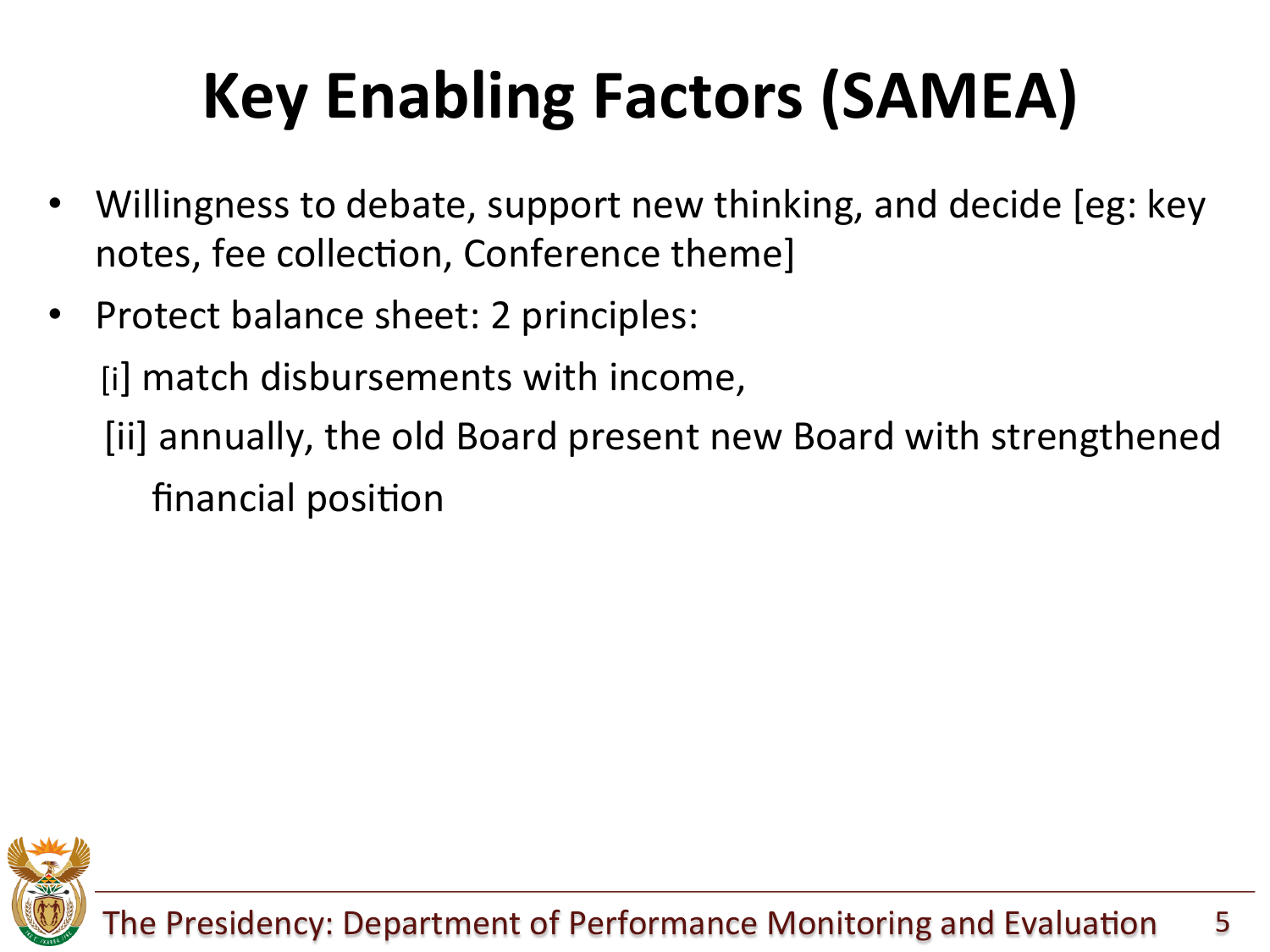

#### NATIONAL EVALUATION CAPACITY DEVELOPMENT, COUNTRY-LED EVALUATION SYSTEM AIMED A MOVING FROM POLICIES TO RESULTS OR OUTCOMES, AND SAMEA

\*Segone's (2007: 31-2) capacity development framework addressing the demand as well as the supply side of evaluation, provides a valuable tool for classifying SA as country led system.

We suggest it aspires to avoid the classification "vicious circle country" where evidence provided government is "technically weak and policy-makers have little capacity to make use of it", and like most, aspires to be classified as "virtuous circle country", where evidence provided is "technically robust and is being used increasingly for decisionmaking".

For debate is whether it can be classified as: "evidence supply-constrained country" where evidence is technically weak, reduces the quality of decision-making and therefore the quality of services delivered, but is increasingly demanded by policy-makers who resent being held to account on the basis of inadequate evidence.

Or, "evidence demand-constrained country", where the improved quality and quantity of evidence is not demanded because policy-makers lack the incentives and/or the capacity to use it.

Debate in SAMEA has turned to the issue of thinking M&E systemically, this classification assisting the Board, as well as 2 metaphors.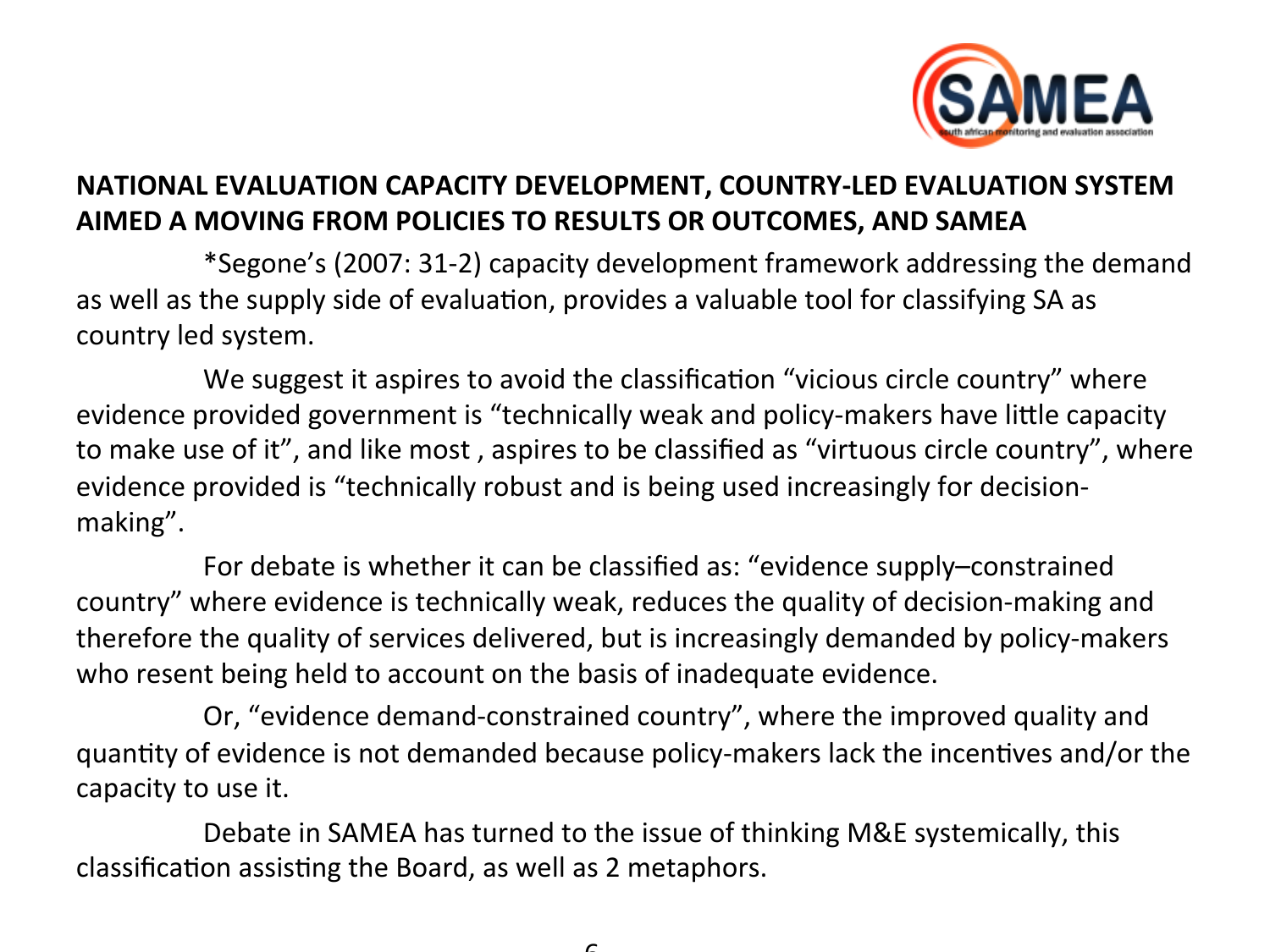

#### **METAPHORS GUIDING THINKING EVALUATION SYSTEMICALLY IN SA**

\* "pincer" and "diminishing circles" (King Shaka, Zululand, SA)

\* the ancient chronicler's account of Daniel (Patton, CES St Johns, Canada) Evaluation environment in SA: needs both,

> \*research oriented evaluation; force majeure; base of pincer; mainstream \*framework oriented evaluation; expands evaluation; tip of horn; increases the reach of evaluation; the ideal in a system  $-$  evaluees self-evaluate, refine, strengthen and improve (Fetterman).

\*avoid re-inventing the wheel – indigenize M&E (Wehipihana, New Zealand)

#### STRENGTHENING EQUITY-FOCUSSED AND GENDER-SENSITIVE EVALUATION SYSTEMS **AND EVALUATIONS**

\*SAMEA actively advocates for evaluation being sensitive to 'local perturbations and effects' and for explicit values guiding evaluation - improvement, community ownership, inclusion, democratic participation, evidence-based strategies, social justice, capacity-building, accountability [of 10], and for empowerment as explicit aim. That is, values which cohere within a well conceptualized and tested framework [Fetterman 2001, 2005, 2012).

\*In doing so, it actively advocates for 'evaluee self-evaluation' facilitated by an external evaluation specialist.

\*And it has seen this as continuous theme in its strengthening the evaluation environment in SA.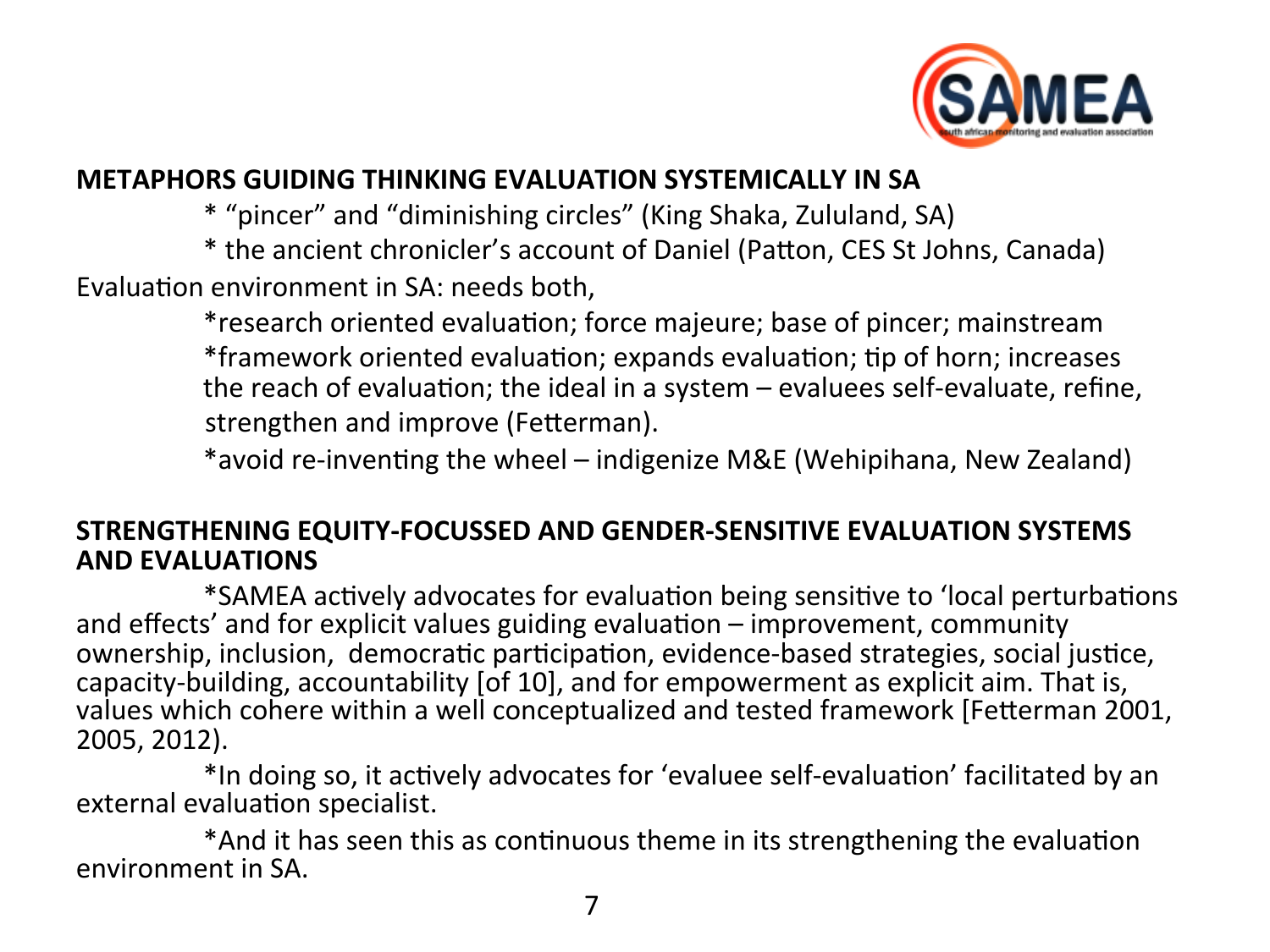

#### STRENGTHENING A SUSTAINABLE STRATEGY TO ENHANCE INDIVIDUAL CAPACITIES TO **CONDUCT CREDIBLE EVALUATIONS**

\*SAMEA's mandate: bi-annual Conference; capacity-building workshop series \*strengthened through Conference Proceedings: state of evaluation in SA \*strengthened through innovation: side-by-side in parallel Virtual Symposium, Conference 2011 [Wpeg]; hyperlinks to a repository of references to evaluation research shaping the field

-e-texts on programme evaluation methodology

-premised on substantive issues demanded for capacity building \*strengthened through collaboration: with national and provincial government, foundations, independents, to establish M&E Chapters in provinces promoting evaluation demand, capacity building workshops developing individuals to conduct credible evaluations

#### **BOTTLENECKS AND CHALLENGES**

\*Board member time and overload

\*establishing a steady income stream: principles (recoup disbursements;

hand over to new Board improved balance sheet]

\*physical space to house SAMEA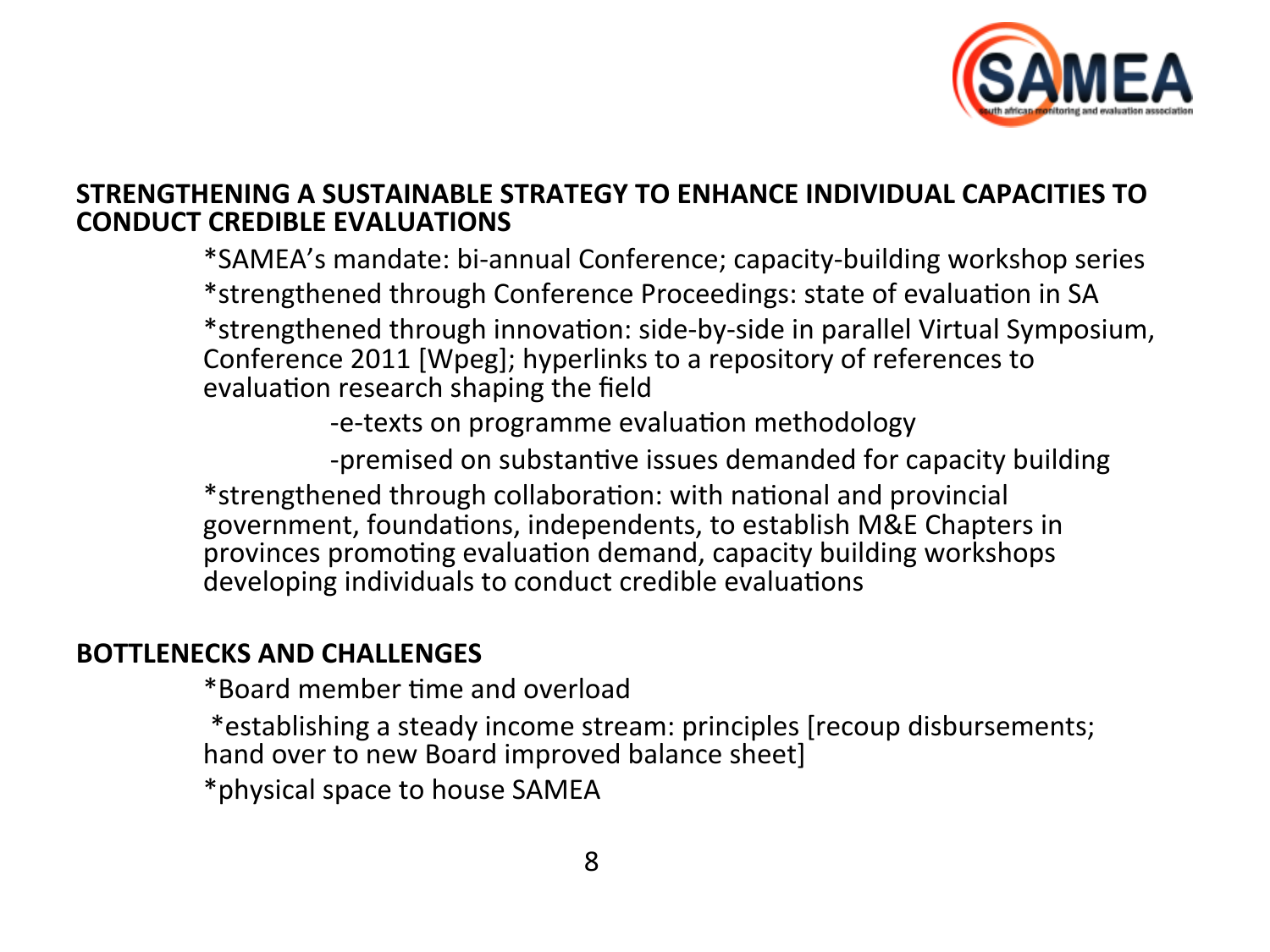# **DPME Partnership with SAMEA**

DPME has signed a Memorandum of Understanding with SAMEA to collaborate in promoting M&E in South Africa. Rationale for this for entering into this partnerships was the following:

- Broad and diverse membership of SAMEA (includes NGOs/VOPEs,  $1<sub>1</sub>$ etc) has several benefits for DPME including access to the broader stakeholders/community of practice;
- Needed an independent critical friend and adviser to comment on  $3.$ these Government products;
- Needed to promote sharing of knowledge & best practices (creating 5. M&E learning network/platform in South Africa).

## **Areas of Cooperation**

- Co-organising capacity building and learning activities;  $1<sub>1</sub>$
- Dissemination around M&E helping each other reach a wider group  $2.$ of M&E Practitioners.
- Collaborating on evaluation standards and competencies; 5.
- Working towards professionalising evaluation in South Africa; 4.
- To encourage citizen participation and reporting. 5.

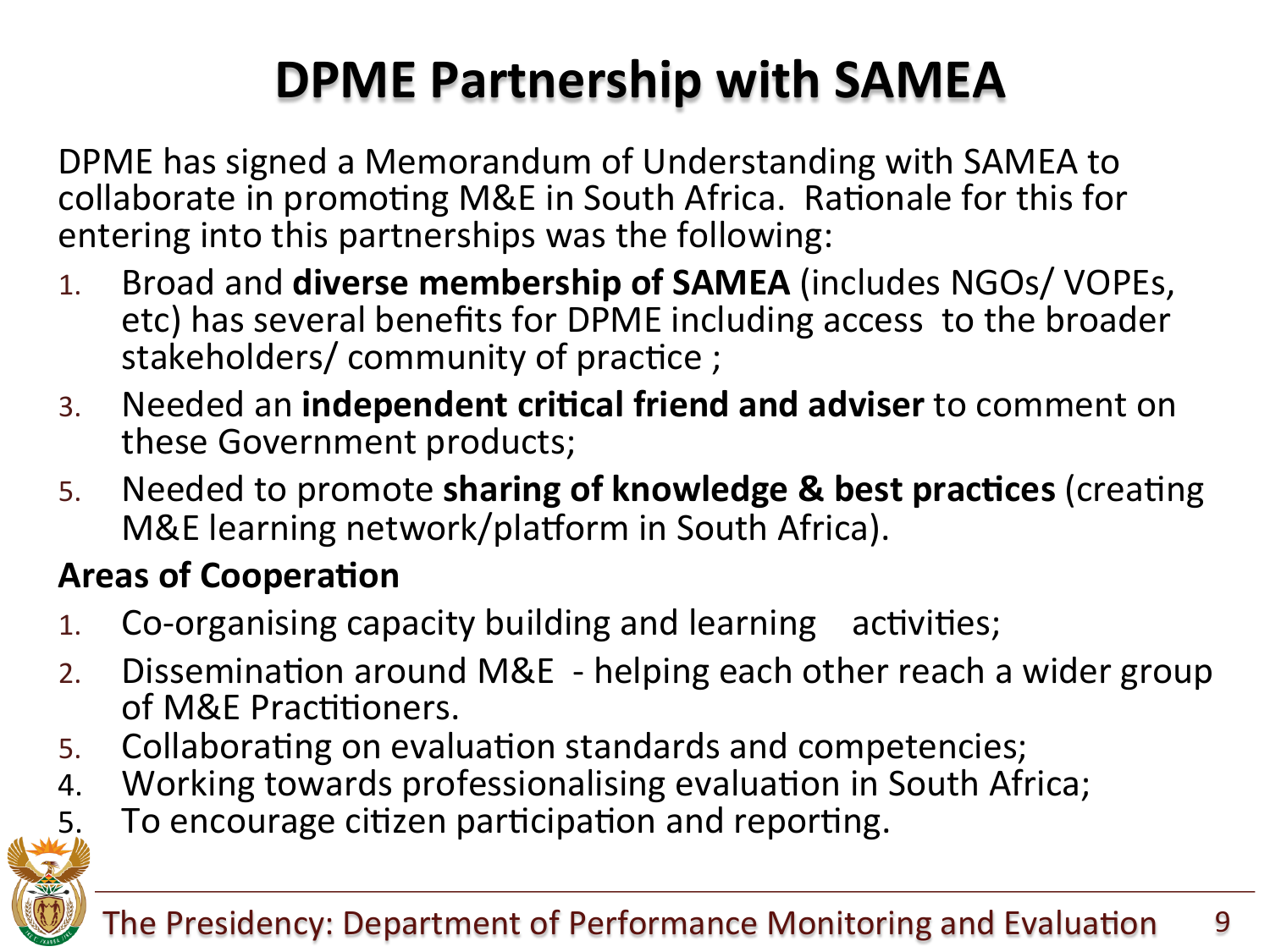# **Progress and Results to date**

## **Policy-making**

On 30 September 2011 SAMEA organised a working session to comment on the then draft National Evaluation Policy Framework, later approved by Cabinet on 13 November 2011

### **Evaluation Workshop and launch of an M&E Association in KwaZulu-Natal Province!**

• A successful evaluation workshop, jointly organised by both organisations was held from 25-27 September 2012, which coincided with the launch of Provincial M&F Association.

### **Standards and Competencies for Evaluation in Government**

• A Series of consultative workshops on draft Standards and Competencies for Evaluation in Government developed by DPME are underway, targeting SAMEA members in 4 Provinces (States) – one successful workshop already taken place on 23 November  $2012$  – very useful inputs)

## **Face-to-face Board meetings**

- Significantly strengthened Board decisions
- Developed a Plan of Action.

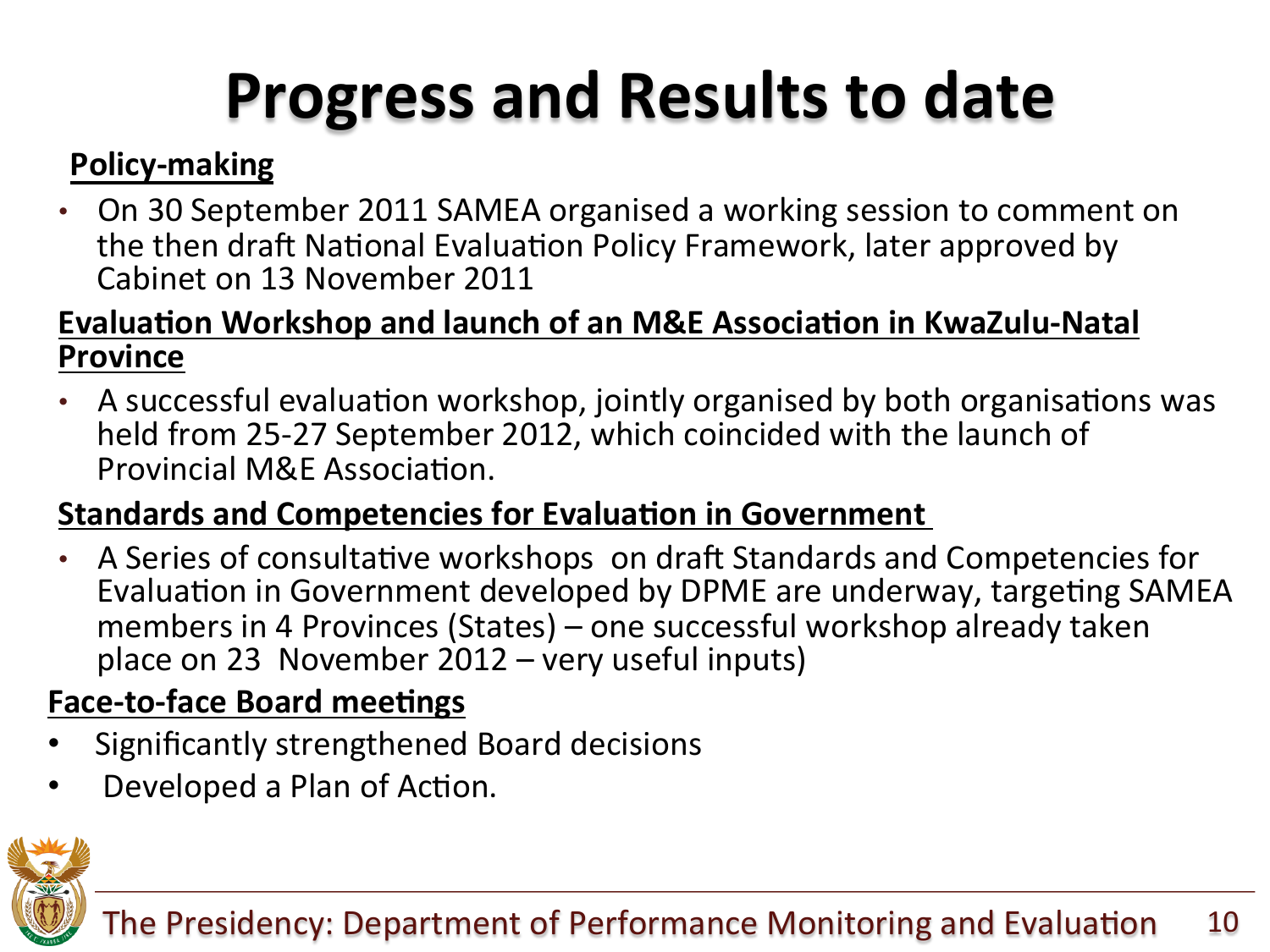

# **INNOVATIONS GOING FORWARD AND LESSONS LEARNT**

- Legotla' or meeting where the Board can discuss substantive issues in M&E
- Conference Panels: -DGs use as platform for reporting and critical comment citizenry
- Conference paper strings: in Additional Mathematics, rigor, preparing quality students studying Engineering, back-end implication of innovation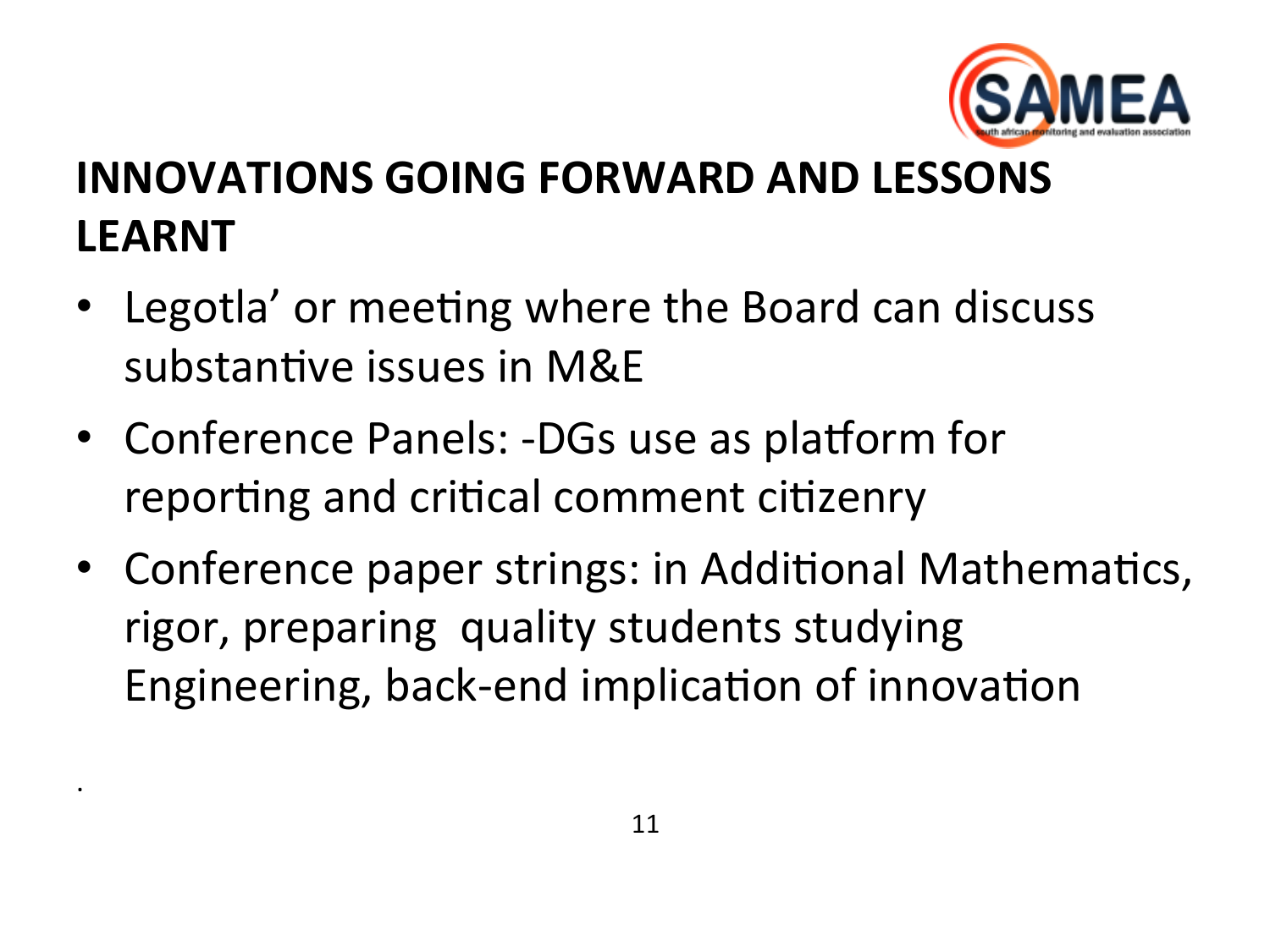# **Next Steps**

- Build strong collaborative partnerships
- Strengthen income stream to remain an independent M&E player nationally: voluntarism vs a growing Secretariat (SAMEA)
- Increase membership pool: individual, Institutional
- Development of a 3 year DPME-SAMEA Strategic Plan is underway to concretise the Memorandum of Understanding;
- Consultative workshops on draft framework to strengthen the participation of citizens in service delivery monitoring, i.e. Citizens Based Monitoring (CBM);
- SAMEA reflecting on evaluation standards and competencies for Government and exploring a possibility of widening them or adopting them;
- Professionalising evaluation;  $\bullet$



Joint newsletter depicting findings of key evaluations, case studies and best practices.